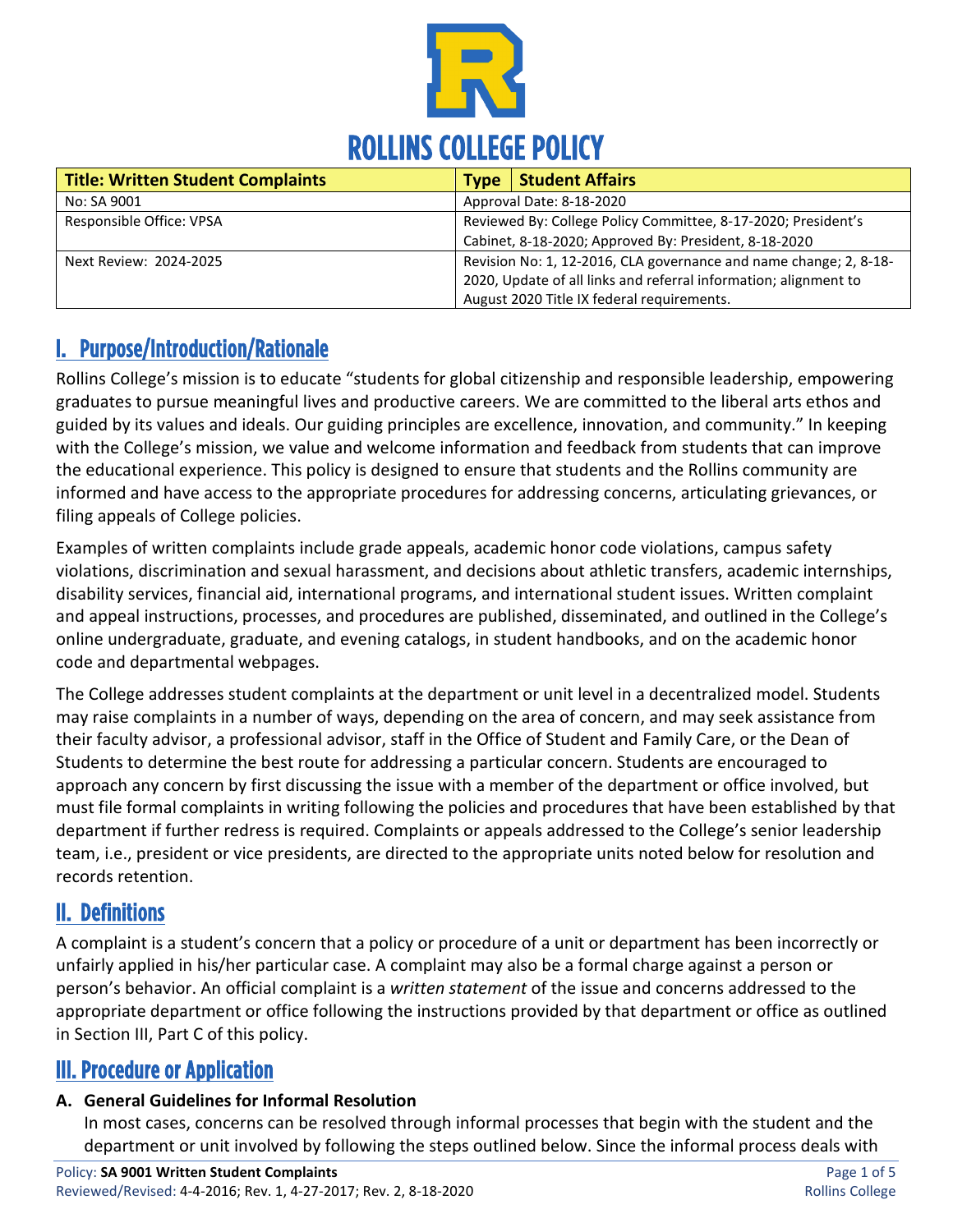complaints that are not considered formal written complaints, this policy does not apply. Students may choose, however, not to utilize the informal process and file a written formal complaint from the outset of their concerns.

- 1. Discuss the matter with the faculty or staff member in the department or office in which the issue originated.
- 2. If the issue is not resolved, next contact the department chair or administrative office supervisor to attempt a resolution.
- 3. If the issue still remains unresolved, next contact the appropriate dean's office or administrative assistant/associate vice president.

*Note*: A separate informal resolution process exists for written complaints of discrimination on the basis of sex, including sexual harassment, sexual assault, dating violence, domestic violence, stalking, and related misconduct, and the steps above do not apply to informal resolution of these complaints. See College Policy KI 1026 *[Title IX Grievance Policy for Addressing Discrimination on the Basis of Sex, Including Sexual](https://rpublic.rollins.edu/sites/IR/Shared%20Documents/KI%201026%20Title%20IX%20Grievance%20Policy%208-14-20%20FINAL.pdf)  [Harassment](https://rpublic.rollins.edu/sites/IR/Shared%20Documents/KI%201026%20Title%20IX%20Grievance%20Policy%208-14-20%20FINAL.pdf)* and College Policy KI 1014 *[Sexual and Gender-Based Harassment and Related Misconduct](https://www.rollins.edu/sexual-misconduct/documents/rollins-college-title-ix-policy-9-19.pdf)  [Policy](https://www.rollins.edu/sexual-misconduct/documents/rollins-college-title-ix-policy-9-19.pdf) (click links to access)* and page four of this document.

### **B. General Guidelines for Formal Complaints and Appeals of College Policies**

If a student's concern remains unresolved after exhausting informal processes for resolution, the student may choose to file a written statement of his/her complaint to seek official documentation and resolution of the issue(s). The sections below describe procedures for written complaints and appeals to various departments and offices of the College. Procedures within each of these departments or offices are generally consistent with the following guidelines. Links to these offices are provided in the section that follows.

All departments and programs shall keep written logs and copies of all documents related to formal complaints received. Complaint logs shall note the nature of the complaint, the final resolution of the issue, and the date of resolution.

- 1. The student completes a written explanation of the concern or appeal to the appropriate office, as noted in Section C (below), following procedures described by that office.
- 2. The complaint must include the student's name and contact information, and a description of the circumstances, including the parties involved to date and the current status of the situation.
- 3. Student must refer to the department or office policies for submission, response timelines, and procedures. Department or office procedures will be followed in resolving formal complaints.
- **C. Specific Rollins College Departments/Offices to Which Complaints May be Addressed** Note: This list of departments is not exhaustive. Students are encouraged to consult with their faculty advisor, a professional advisor, staff in the Office of Student and Family Care, the Dean of Students, or other professional staff members in student affairs or academic affairs for assistance.

### • **Appeals of Academic Policies**

Rollins has clearly defined policies regarding appeals of an academic nature. Policies are applicable to the College of Liberal Arts (CLA), the Hamilton Holt School (Holt), and Crummer Graduate School of Business (Crummer).

 *CLA***.** CLA undergraduate students who wish to submit a written complaint (appeal) regarding an academic policy first meet with an academic advisor, who guides them through the appeals process and answers students' questions. Students then submit their appeal to the CLA Academic Appeals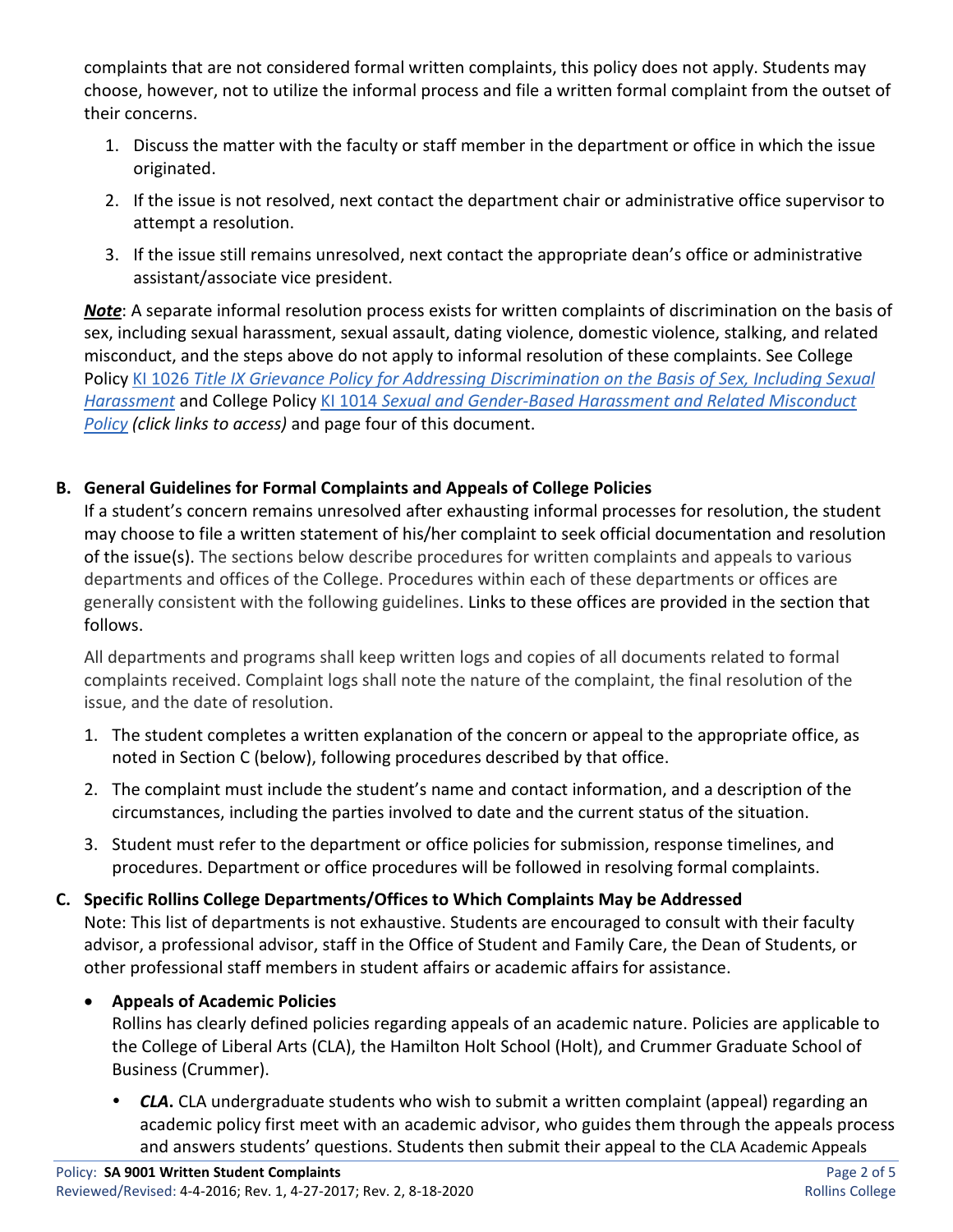Committee via an online process. A CLA student wishing to appeal a grade consults first with the course instructor; if unresolved, the appeal is then mediated by the appropriate academic department chair. If still unresolved, the CLA Associate Dean for Advising considers the case and may make a referral to the CLA Curriculum Committee for additional consideration. Procedures for [appeals of academic policies](https://catalog.rollins.edu/content.php?catoid=10&navoid=373#ap-acad-appeal) and [grade appeals](https://catalog.rollins.edu/content.php?catoid=10&navoid=373#ap-grade-appeal) *(click links to access)* are published online CLA *Undergraduate Catalog*.

- *Holt Undergraduate and Graduate***.** Holt undergraduate students may submit a written complaint through a process that involves the students' faculty member, department chair, students, and the Dean of Holt. The Holt Student Appeals Committee reviews undergraduate and graduate Holt student written complaints (appeals) of academic policies and procedures. Procedures for appeals [of academic policies](https://catalog.rollins.edu/content.php?catoid=11&navoid=417&hl=appeal&returnto=search#hamilton-holt-school-student-appeals-committee) *(click link to access)* are published online in the Holt *Undergraduate Catalog* and *Graduate Catalog*. Holt undergraduate and graduate students wishing to appeal a grade consult first with the course instructor; if unresolved, the appropriate academic program or graduate studies director then mediates the appeal. Procedures for Holt undergraduate grade [appeals](https://catalog.rollins.edu/content.php?catoid=11&navoid=417#grade-appeal-process) *(click link to access)* are published in the Holt *Undergraduate Catalog; procedures for Holt graduate grade appeals* are published in the Holt *Graduate Catalog*.
- *Crummer***.** Written student complaint procedures for Crummer graduate students are outlined in the Crummer *[Master's Student Handbook](https://crummer.rollins.edu/wp-content/uploads/2019/11/masters-student-handbook-2019-20.pdf)* and *[Crummer Doctoral Student Handbook](https://crummer.rollins.edu/wp-content/uploads/2019/11/edba-handbook-2019-2020.pdf) (clicks link to access)*, published online.
- **Academic Honor Code Appeals.** The College's Academic Honor Council investigates and adjudicates cases for CLA and Holt undergraduate students under provisions of the Rollins Honor Code. Crummer School students are referred to the Crummer Academic Integrity Policy contained in the master's and doctoral student handbooks. Students are advised to consult the appropriate policy for their program of enrollment for procedures *(click links to access)*: [The Rollins Honor Code,](https://www.rollins.edu/honor-code/academic-honor-code/) Crummer [Master's Student](https://crummer.rollins.edu/wp-content/uploads/2019/11/masters-student-handbook-2019-20.pdf)  [Handbook,](https://crummer.rollins.edu/wp-content/uploads/2019/11/masters-student-handbook-2019-20.pdf) or [Crummer Doctoral Student Handbook.](https://crummer.rollins.edu/wp-content/uploads/2019/11/edba-handbook-2019-2020.pdf)
- **Academic Internship Program Appeals.** Students file formal appeals of Academic Internship Program policies using the procedures for the CLA [appeals of academic policies](https://catalog.rollins.edu/content.php?catoid=10&navoid=373#ap-acad-appeal) *(click link to access)* provided in the online *CLA Undergraduate Catalogue*. Students seeking to appeal the final grade for an academic internship must follow the College's process for submitting a [grade appeal](https://catalog.rollins.edu/content.php?catoid=10&navoid=373#ap-grade-appeal) *(click link to access)* as outlined in the online *CLA Undergraduate Catalogue*.
- **Community Standards and Responsibility Appeals.** The Rollins *Code of Community Standards* outlines guidelines including student rights, responsibilities, and appeal procedures. If, at the conclusion of a hearing process, a student is dissatisfied with the outcome of an administrative hearing, the student can appeal the decision. All appeals must be submitted in writing to the Office of Community Standards and Responsibility (CSR). The appeals process and procedure are outlined in the *[Code of](https://www.rollins.edu/community-standards-responsibility/documents/rollins-college-code-of-community-standards.pdf)  [Community Standards](https://www.rollins.edu/community-standards-responsibility/documents/rollins-college-code-of-community-standards.pdf)* and on the CSR [webpage](https://www.rollins.edu/community-standards-responsibility/students/) *(click links to access)*.
- **Accessibility Services Appeals.** Students with disabilities have the right to file an appeal or complaint if they believe that they have been denied an accommodation or been subjected to discrimination within the College environment. All appeals must be made in writing and submitted to Accessibility Services within ten (10) business days of the original determination. It is the College's expectation that appeals will be written by the student. Accessibility Services submits all appeals to an appellate group for consideration. In some cases, the appellate group may choose to return the case to Accessibility Services for reconsideration. The student will be notified in a timely fashion of the appellate group determination. Decisions of the appellate group are final. Students seeking to file a disability complaint must first consult the [Student Rights and Responsibilities Statement](https://www.rollins.edu/accessibility-services/documents/student-rights-and-responsibilities) *(click link to access)* located on the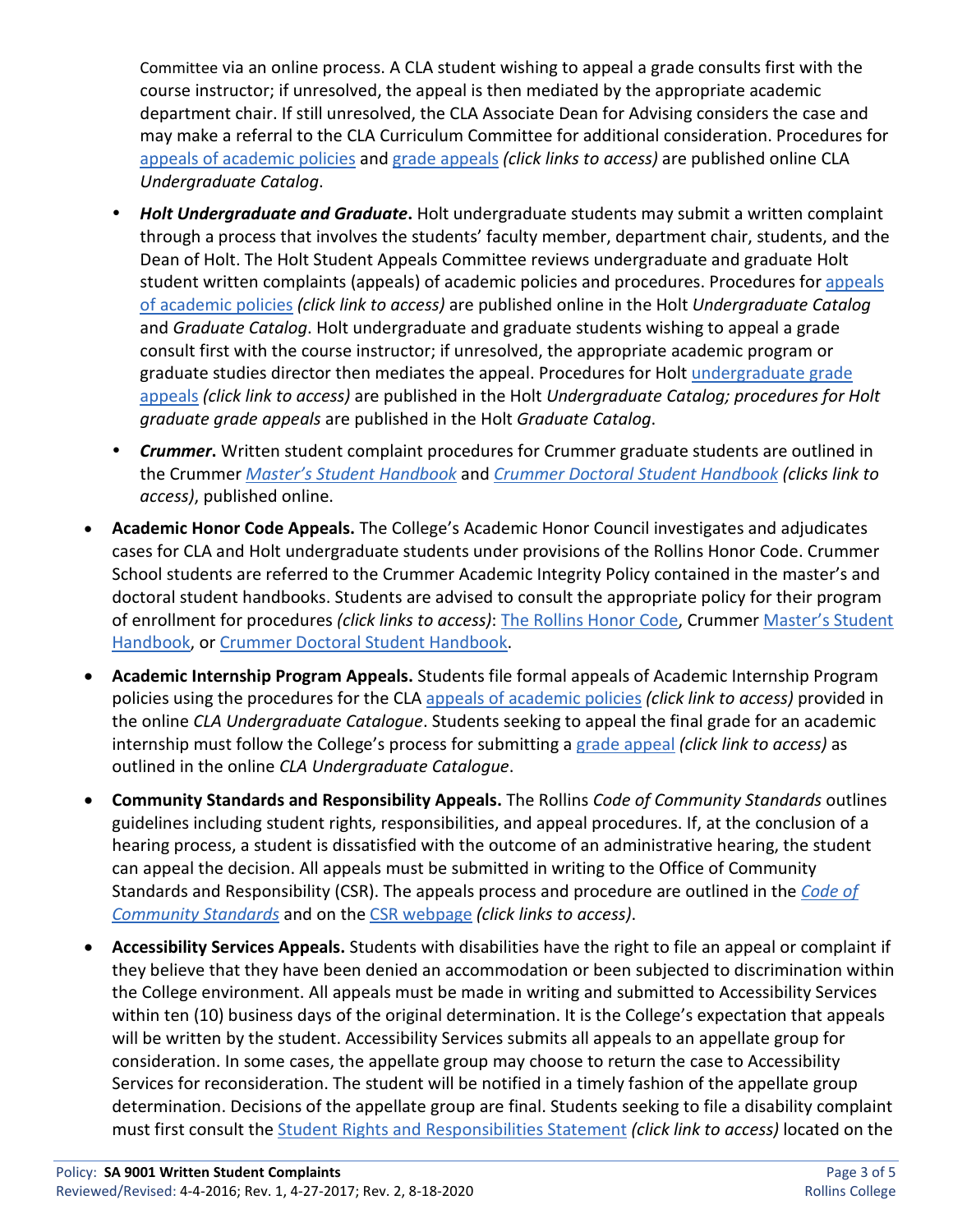Office of Accessibility Services webpage. Additional information on grievances and appeals is posted on the [Accessibility Services Policies and Procedures webpage](https://www.rollins.edu/accessibility-services/policies/) *(click link to access)*.

• **Discrimination, Grievance, and Title IX Complaints.** Rollins has written procedures and policies for students to file a sex-based discrimination grievance or sexual misconduct and harassment complaint against a faculty or staff member or another student. College Policy KI 1026 *[Title IX Grievance Policy for](https://rpublic.rollins.edu/sites/IR/Shared%20Documents/KI%201026%20Title%20IX%20Grievance%20Policy%208-14-20%20FINAL.pdf)  [Addressing Discrimination on the Basis of Sex, Including Sexual Harassment](https://rpublic.rollins.edu/sites/IR/Shared%20Documents/KI%201026%20Title%20IX%20Grievance%20Policy%208-14-20%20FINAL.pdf)* and [College Policy KI 1014](https://rpublic.rollins.edu/sites/IR/Shared%20Documents/KI%201014%20Sex%20and%20Gender-Based%20Harassment-Related%20Misconduct%2009-16-2019.pdf)  [Sexual and Gender-Based Harassment and Related Misconduct Policy](https://rpublic.rollins.edu/sites/IR/Shared%20Documents/KI%201014%20Sex%20and%20Gender-Based%20Harassment-Related%20Misconduct%2009-16-2019.pdf) (click links to access) describes these procedures. The College's Title IX Director serves as Rollins' Title IX Coordinator; the Assistant Vice President for Human Resources and Risk Management serves as the ADA Compliance Officer and Deputy Title IX Coordinator; and the Director of Athletics serves as the Coordinator for Gender Equity in Athletics and Deputy Title IX Coordinator. The Title IX student complaint procedure is also published on the [College's Title IX webpage](https://www.rollins.edu/sexual-misconduct/) and is referenced in the Rollins *[Code of Community Standards](https://www.rollins.edu/community-standards-responsibility/policies/the-code.html) (click links to access).* The procedure describes the time frame and requirements for filing a complaint and how the complaint will be handled, as well as the appeal process.

Written student complaints for other types of discrimination and harassment are addressed as follows: student on student concerns through the College's *[Code of Community Standards](https://www.rollins.edu/community-standards-responsibility/documents/rollins-college-code-of-community-standards.pdf) (click link to access)*  and employee on student concerns through Human Resources policy [HR 7440 Discrimination](https://www.rollins.edu/human-resources/documents/policies/conduct-performance/HR7440-discrimination-grievance-procedure-for-students.pdf)  [Grievance Procedure for Students and Employees](https://www.rollins.edu/human-resources/documents/policies/conduct-performance/HR7440-discrimination-grievance-procedure-for-students.pdf) *(click link to access).*

- **Financial Aid Appeals.** The College's Office of Financial Aid [Consumer Information](https://www.rollins.edu/financial-aid/consumer-information/) webpage *(click link to access)* outlines rights and responsibilities of financial aid applicants and recipients regarding appealing financial aid decisions. Students may appeal financial aid decisions by submitting a written appeal to the Student Aid Appeals Committee (composed of financial aid staff) in care of the Office of Financial Aid. Students who do not meet various Federal, state, or College standards for Satisfactory Academic Progress (SAP) and become ineligible to receive financial aid may appeal for reinstatement through the SAP Committee, which consists of the financial aid staff and director. All student appeals must be submitted in writing. Appeal instructions and guidelines are described in the Rollins College Financial Aid [Satisfactory Academic Progress Appeal Instructions](https://www.rollins.edu/financial-aid/documents/sap-appeal-instructions.pdf) *(click link to access)*.
- **International Programs Appeals.** As stated on the [Office of International Programs \(OIP\) webpages](https://www.rollins.edu/international-programs/academic-information/) *(click link to access)*, appeals of OIP policies must be made in writing to the Director of International Programs. Appeals will be considered on a case-by-case basis and the Director of International Programs may request additional information and/or request an interview with the complainant. All policy appeals must be addressed within one year of the original incident or action that prompts the complaint.
- **International Student and Scholar Services Appeals.** The Office of International Student and Scholar Services (OISSS) publishes written policies and procedures for students wishing to file a complaint or appeal a policy on th[e OISSS webpages](https://www.rollins.edu/international-student-scholar-services/) *(click link to access)*. Students may file written complaints/appeals with the OISSS Director via email. The Director then considers the complaint/appeal and responds to the student in writing. All decisions of the Director are final.
- **Parking Appeals.** The Rollins Office of Campus Safety has written policies, procedures and an online system for submitting appeals for parking citations. Appeals may be made using the onlin[e Traffic](https://www.rollins.edu/campus-safety/traffic-parking/traffic-appeal.html)  [Appeal Form](https://www.rollins.edu/campus-safety/traffic-parking/traffic-appeal.html) *(click link to access)* posted on the Campus Safety website or community members can visit the Campus Safety office to submit an appeal in writing.
- **Residential Life Appeals**: The Office of Residential Life and Explorations (RLE) has written policies and procedures for students wishing to file an appeal for exemption or exception to a Residential Life policy. The Interim Director of RLE reviews each appeal on a case-by-case basis and will consult with